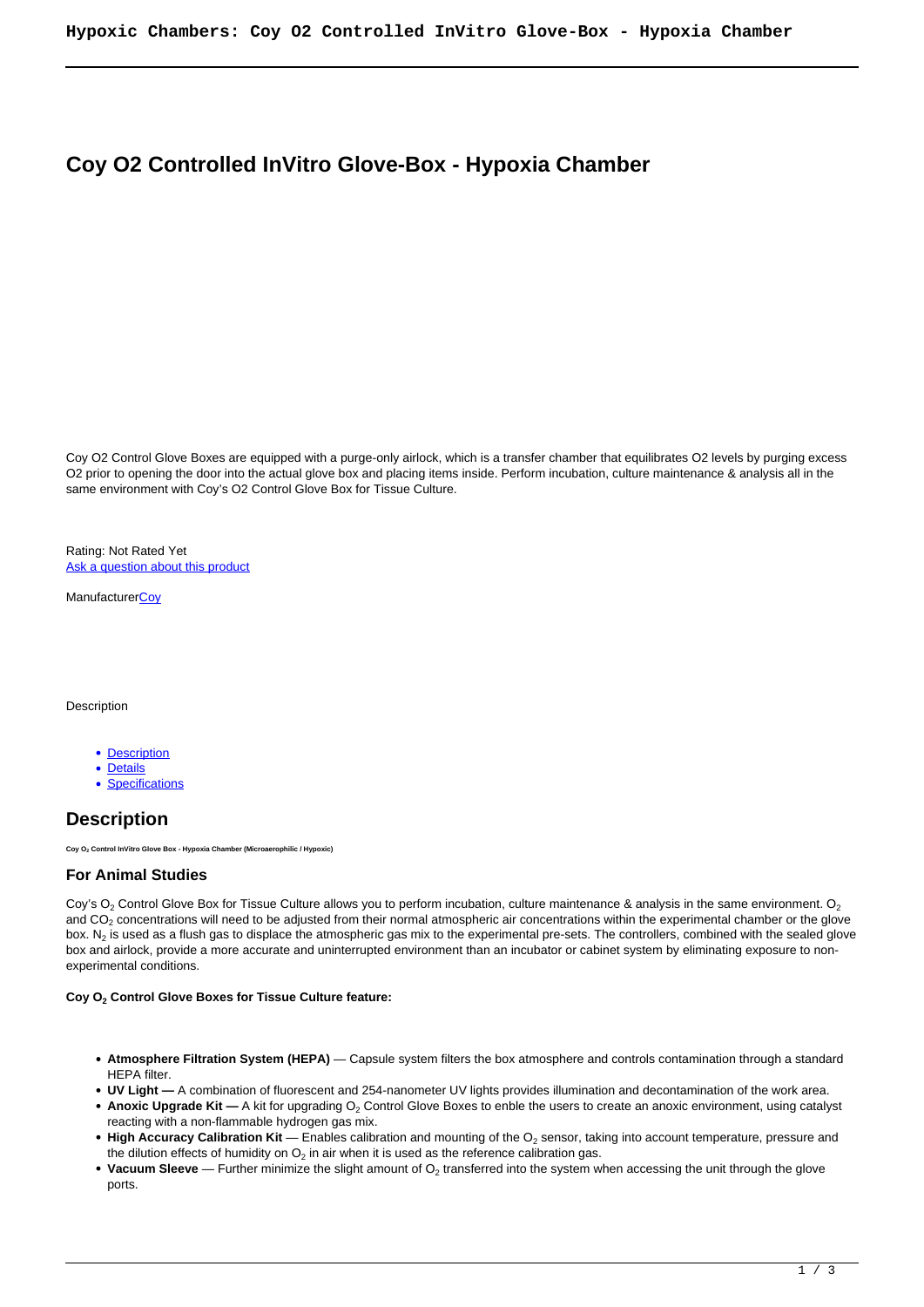- **Feed-Thru Adaptor** Electrical wiring, tubing or cords are input through factory-installed feed-thru adaptors sealed through the glove box wall.
- **Custom Sizing for Analytical Equipment** Perform all analysis and manipulations in a controlled environment.
- **Microscope View Port —** Microscopes, valuable tools for intrabox work, are easier to use with this optically clear, flexible vinyl port.

#### **How to Control for Heat and Humidity**

The Coy  $\mathrm{O}_2$  Control Glove Box for Cell and Tissue Culture has temperature control up to forty degrees Celsius. For long-term incubation, users will want to maintain high humidity levels to prevent sample from drying out. Coy offers a small humidified incubation box that allows samples to be incubated at levels of moisture at or near saturation while minimizing the amount of moisture that escapes into the glove box. Coy provides two solutions for controlling and removing moisture from this hypoxic chamber – a desiccant-based system or an automatic dehumidifier, which is recommended.

## **Details**

All O<sub>2</sub> Control Glove Boxes for Tissue Culture are supplied with the following:

- Control of  $O_2$  and  $CO_2$  in 0.1% increments
- Gloveless sleeves (operator's arms and hands may enter the box through the cuff-and-sleeve system without compromising the environment)
- Large side door for initial equipment installation
- Interior power supply
- Arm port plugs seal box when operator is not working in it
- Adjustable interior shelves
- Gloves may be attached to sleeves
- Patented diaphragm top to compensate for small volume changes (e.g. hands entering), increasing user ergonomic comfort

#### **Construction**

Coy O $_2$  Control Glove Boxes are equipped with a purge-only airlock, which is a transfer chamber that equilibrates O $_2$  levels by purging excess  $\mathsf{O}_2$  prior to opening the door into the actual glove box and placing items inside. Automatic units use a specific preset time for purges based on on protocol and desired glove box O<sub>2</sub> levels. Once preset, the airlock is operated with the touch of a button by lab personnel. With manual units, the user operates a valve and times the purge.

The Coy Humidified Incubation Box for Cell and Tissue Culture is a separate unit that sits inside the glove box. It allows cultures to be humidified with the same atmosphere content (gas and temperature) without immediately increasing the humidity of the rest of the box.

#### **Materials**

Coy O<sub>2</sub> Control Glove Boxes for InVitro Studies are available in polycarbonate (three standard sizes) and aluminum (two standard sizes). The choice of material depends on your research needs and budget. Aluminum is generally more robust and, therefore, has more service years than polycarbonate. Polycarbonate is a less expensive option and is easily customizable.

## **Specifications**

| <b>Glove Box Specifications</b>          | Coy 1 Person O <sub>2</sub> Control Glove Box                                                                      | Coy 2 Person O <sub>2</sub> Control Glove Box |
|------------------------------------------|--------------------------------------------------------------------------------------------------------------------|-----------------------------------------------|
| <b>Construction Material</b>             | Polycarbonate Plastic and Aluminum                                                                                 |                                               |
| <b>Total Glove Box Footprint</b>         | 137 L x 61 D                                                                                                       | 152 L x 61 D                                  |
|                                          | $(H= 72)$ cm                                                                                                       | $(H=72)$ cm                                   |
| <b>Interior Work Area</b>                | 104 L x 59 D cm                                                                                                    | 188 L x 59 D cm                               |
| # of Glove Ports                         | 2                                                                                                                  | 4                                             |
| <b>Glove Port Style</b>                  | Gloveless Sleeve Standard                                                                                          |                                               |
|                                          | Vacuum/Purge Sleeves or Gloved options available                                                                   |                                               |
| <b>Pressure Regulation</b>               | Automatic Pressure Relief Valve and Patented Diaphragm Top to compensate for hands<br>entering through the gloves. |                                               |
|                                          |                                                                                                                    |                                               |
| <b>Moisture Control</b>                  | Glove Box Dehumidifier to maintain non-condensing moisture levels.                                                 |                                               |
| Glove Box Temperature Control, and       | $+3$ ambient to 45 $^{\circ}$ C                                                                                    |                                               |
| Range                                    | Note: Not used if using internal incubator (s)                                                                     |                                               |
| Glove Box working Incubation Capacity (# | Up to 450 x90mm Petri Dishes                                                                                       | Up to 600 x90mm Petri Dishes                  |
| of 100mm Petri Dishes).                  |                                                                                                                    |                                               |
| <b>Airlock Capacity</b>                  | 30 x 100mm plates                                                                                                  |                                               |
| <b>Airlock Operation</b>                 | Automatic timer                                                                                                    |                                               |
| <b>Airlock Transfer Time</b>             | 10-190 seconds user adjustable                                                                                     |                                               |